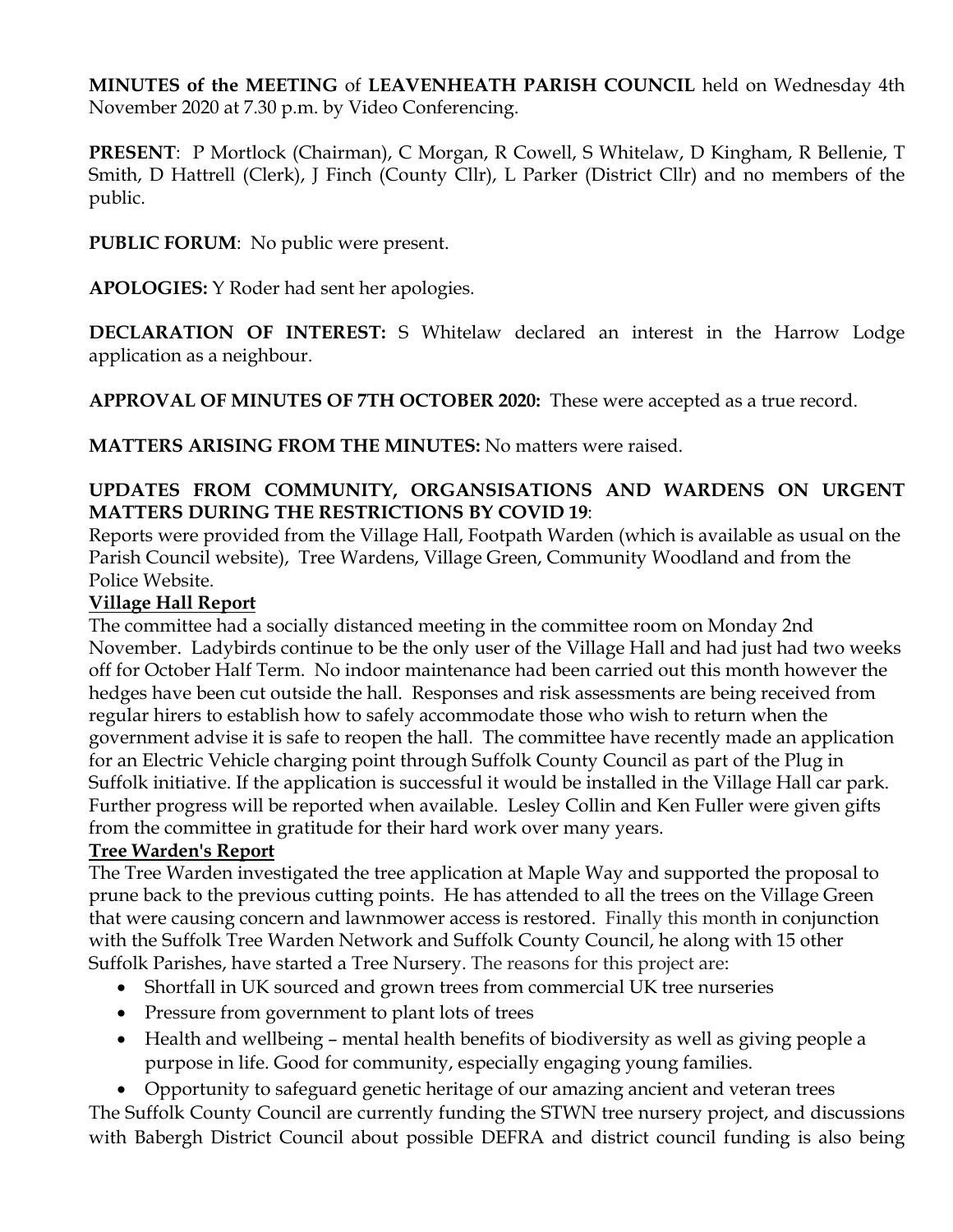considered. With the sole objective of providing more trees for the parish whether it be in woods or on public and private property. These trees will be provided free of charge to both residents and businesses in the parish.

# **Police Report**

Police Report for September: 1 x Violence and Sexual Offences crime reported near the Village Hall.

# **Village Green Report**

The annual independent safety inspection of the Play park has been carried out and the Committee are considering the action points.

**BABERGH DISTRICT COUNCIL REPORT:** District Councillor Lee Parker attended and confirmed the District Council has contacted the owner of the former Lion pub in relation to ensuring it is safe pending planning agreements.

**SUFFOLK COUNTY COUNCIL REPORT:** County Cllr J Finch attended and reported on the latest Covid 19 news including the increasing cases across Suffolk. His report reminded about the prevention measures of space, hand washing, ventilation, masks and not sharing utensils. He outlined the financial support the County Council is giving to people in need. Following feedback, significant changes have been made to the plans for the Sizewell C Nuclear Power Station. These will make more use of rail and sea and therefore reduce HGV construction traffic. By working closely with Sizewell A which is being decommissioned, this will reduce the use of AONB land. Suffolk County Council is encouraging residents to keep walking and cycling which has increased during the Pandemic. Further virtual sessions are being arranged for fostering only and adoption only. The sessions are not combined. To book a place email Claire.Gwatkin@suffolk.gov.uk. He was supporting the Village Hall in respect of their electric vehicle charging point application.

**NEIGHBOURHOOD PLANNING UPDATE:** Since the last Parish Council meeting the Neighbourhood Planning group have had 3 further virtual meetings. Two of these have been to discuss the potential policies for the plan and to create a set of draft policies. The other meeting has been with AECOM to discuss design codes/policies. AECOM are now considering our discussion and will be reporting back to the group within the next 4-6 weeks. The Neighbourhood Planning group are meeting again later in November to continue working on the potential policies for the plan. They remain hard at work to progress Leavenheath's Neighbourhood Plan. The question of the Lady Anne Windsor charity proposals were then addressed. Following discussion, the Parish Council unanimously resolved that they are happy for the Lady Ann Windsor Charity to consult residents regarding the potential development.

**CORRESPONDENCE:** On-going correspondence were discussed. Correspondence had been received by the Parish Council as a regular hirer of the Village Hall. Members took the opportunity to share their views on future face to face meetings. S Whitelaw agreed to respond on behalf of the Parish Council.

**URGENT HIGHWAYS SAFETY MATTERS**: It was reported that the broken tree branches overhanging the High Road raised at the last meeting have been resolved. Members took the opportunity to express their thanks for the support local Tree Surgeon Pete Irving is providing in relation to tree work and disposal of the waste. It was noted that the High Road drains are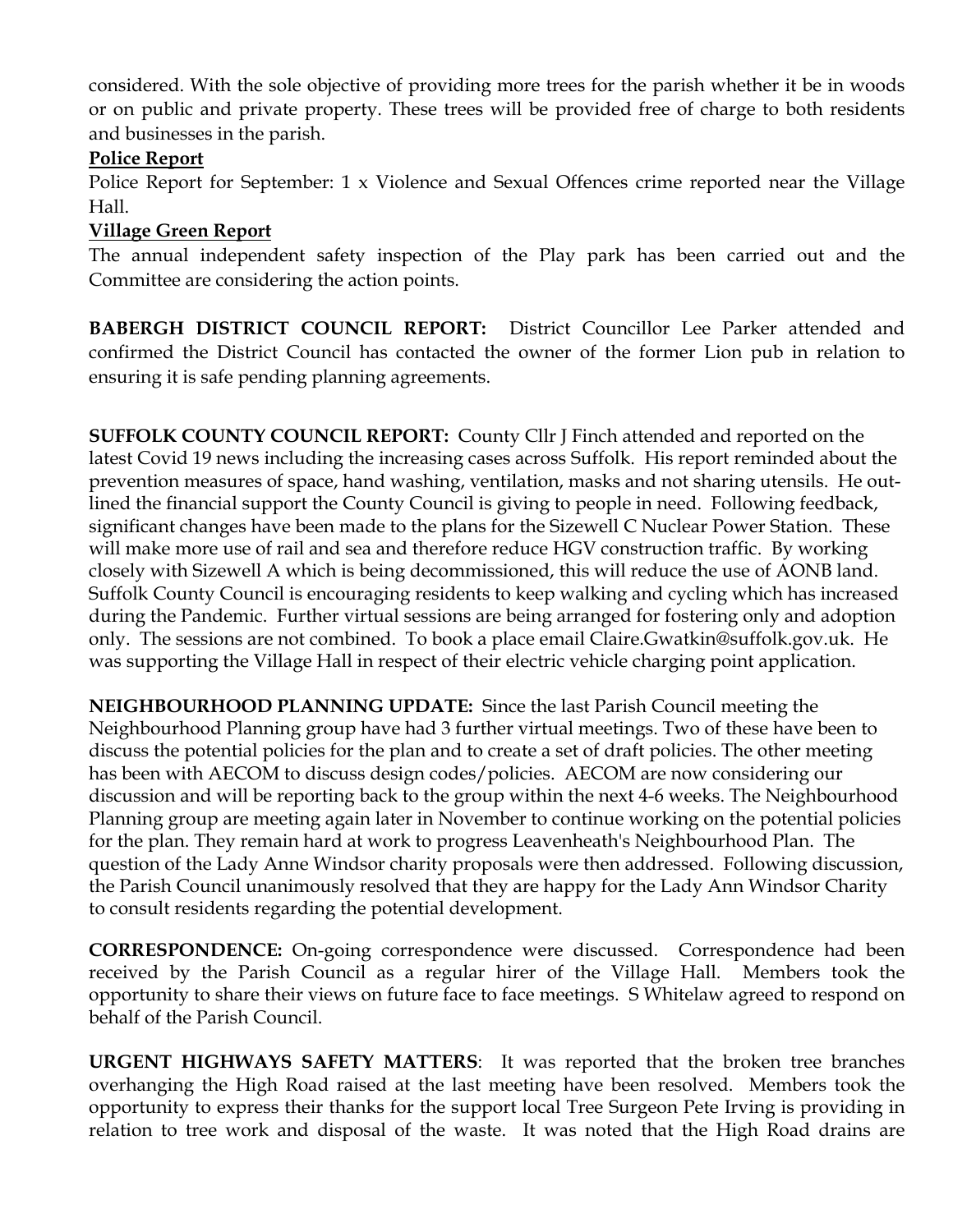blocked with leaves, so it was agreed to seek support from Babergh District Council in sweeping the Road - **Action Clerk**.

**FINANCE:** The Bank Balances as at 2nd November are £49920.96 in the Community Account and £15507.87 in the Rate Reward Account making a total of £65428.83.

The following pre-agreed payments were made: -

| Cheque No.            | Amount | Payee                      | <b>Details</b>                |
|-----------------------|--------|----------------------------|-------------------------------|
| As at 2nd November    |        |                            |                               |
| Funds Transfer        | 900.00 | Road Data Services Ltd     | Neighbourhood Planning        |
| Funds Transfer        | 462.96 | D K Hattrell               | Clerk's Salary                |
| Funds Transfer        | 103.20 | <b>Inland Revenue Only</b> | Clerk's Deductions            |
| Funds Transfer        | 168.25 | <b>SCC Pension ACC</b>     | Clerk's Pension               |
| Funds Transfer        | 277.20 | Tree & Lawn Co             | Village Green                 |
| Funds Transfer        | 220.00 | Stoke by Nayland Club      | Village Green                 |
| <b>Funds Transfer</b> | 192.00 | <b>RH</b> Security         | Defibrillator Installation    |
| Funds Transfer        | 138.00 | <b>AIS</b>                 | V/Green - Playpark inspection |
| Funds Transfer        | 16.00  | T Smith                    | Expenses - Teak Oil           |

The half year budget review had been issued to members ahead of the meeting and the figures were discussed. A point raised was the maintenance of village assets and this should be made clear in the Precept calculation/budget that will follow next month. The Risk Management Policy and Asset Register had been updated by R Cowell and circulated ahead of the meeting. The Risk Management Policy was discussed and approved and updates to the asset register were continuing. The various risk assessments were being carried out including at the Village Green. T Smith reported that the Grit bins have been checked for damage and all seem fine.

**MAINTENANCE OF VILLAGE ASSETS:** T Smith reported some maintenance work he has carried out for the Parish including the bench by the junction of Radleys Lane treated and the notice board situated in The Old Road, repainted and tidied**.** The Notice board is unfortunately on its last legs the wooden framework and doors are rotten and water ingress has damaged the cork. T Smith recommends looking at the purchase of a metal framed Notice Board, similar to the one in Radleys Lane, in the very near future. This will be considered with the budget next month.

**REPORTS AND QUESTIONS FROM CHAIRMAN AND MEMBERS :** S Whitelaw and the Chairman updated the meeting regarding the search for Village Hall ownership documents. It is now proposed that Solicitors are instructed costing in the region of £1250. The implications of not demonstrating ownership could affect the security of the Village Hall provision in the future. It was agreed to include as a Finance Agenda item for next meeting - **Action Clerk**. R Cowell reported deterioration of the concrete blocks at Kingsland Lane, however, they were not considered a hazard, it was agreed to add as an Agenda item for next meeting - **Action Clerk**. It was noted that the Playground fundraising group has now been disbanded. It was agreed for D Kingham and R Bellenie to investigate specifications and costs of speed reduction devices which are subject to the planning conditions for the former Lion Pub. T Smith confirmed that he would be happy to lead a Community Speed Watch Scheme if sufficient volunteers came forward. It was agreed to put the Quiet Lanes Scheme on the Agenda for next meeting - **Action Clerk**.

The meeting closed at **9.18 p.m**.